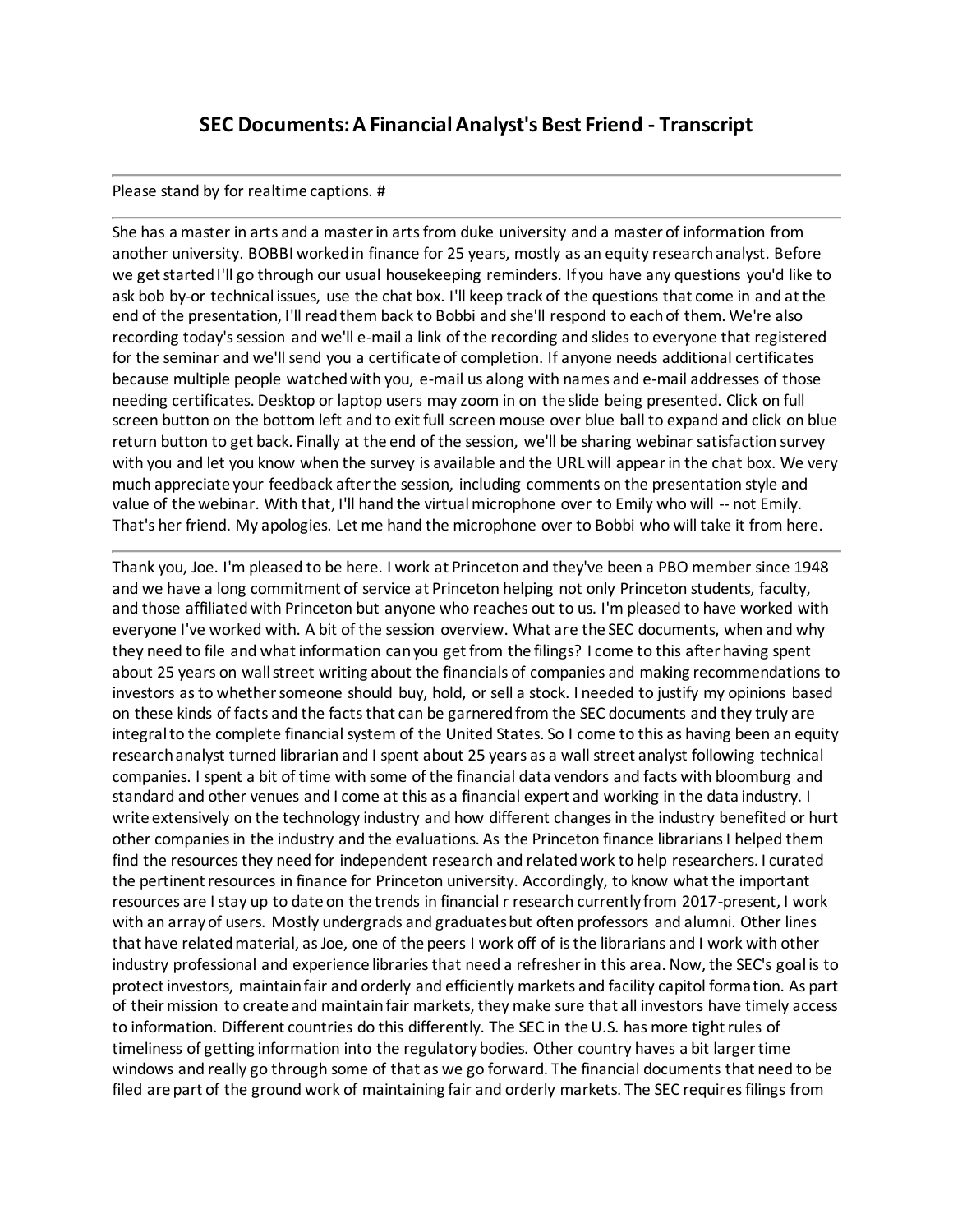companies that are engaged in the markets while the SEC oversees all different kinds of invest 789s including mutual funds, ETFs, all kinds of securities along that line. The focus of this presentation is going to be about the financial -- about the financial information and SEC documents done by publicly traded companies. Rather than publicly traded mutual funds or exchange traded funds. Go to [www.SEC.gov.](http://www.sec.gov/) This is what their website looks like. Because we're talking about specific SEC documents and filings, we're going to focus on that one area where it says filings and it's circled in red here and on their website. Let's move forward here. When you click through on that, you'll see something called Edgar full text search. What we're trying to do is get to the data and the filings that these companies have needed to file with the SEC and there are a handful of ways to do this. As you can see there's a number of different variety where is it says search by company, which is down here but just as default, we'll go for the Edgar full text search. You can see that the -- the URL for this is also highlighted in this presentation right at the top here. When you click through on that, you'll see it's recently updated on their site and a new banner for that. The SEC and Edgar allows for both simple and advance semper for full text documentation search going back 20 years. This is important because you may have an inquiry about a company that's no longer public. And it's bit SEC maintaining this data base of records and you're able to go back and look at the information that was known at any particular point in time. That's important because for researchers, you want to make sure you don't have survivorship bias of only looking at the things -- looking back 20 years based on what's available today. The SEC's site allows for full text search going back 20 years on company's that are currently public as well as those that were public back then. I put -- let me go back to here. In where it says search keyword, ticker, company names, CIK, or individual's name, I just put in Microsoft. Company we all know and love. So when you put in Microsoft, you'll end up getting this next screen. It has some defaults here you can mess with but for the sake of today's discussion when discussing what's in different documents and what they can give you, there's no need to go back any real length of time and look at more current ones. You can adjust your filing date, materials filed between different ranges, however I'd like to drill into brows different filing types. There are lots of different documents. As you can see with Microsoft in the last five years, this search returned 809 documents. That's an awful lot of documents for five years. You may want to as you're searching refine your search based on different document type sos if I move forward from here, if you hit view all, you can see it's alphabet soup here with numbers and letters. And you can see on the slide bar, this goes on for a couple pages of just different kinds of regulatory filings. This is overwhelming for anyone and the different kinds of filings for different kinds of companies so if you're for instance the international company that trades on the New York or American exchange, you'll file a different set of documents with the SEC than a company that is domesically headquarters and traded domestically. Similarly, there's a company that's trading nestically and I circled view all and that's the next step. All annual quarterly and current documents, this generally means the company's 10Ks, which are annual reports, 10Qs and quarterlies, and 8Ks which are their current reports or announcements to the world. 8Ks need to be put out when there's a release of information that could change a stock price and will affect how one might view the company's shares. These need to be a bit more timely and we'll go through each of those. Inside are rewards, transactions and ownerships. These are forms three, four and five. We can go through specifically why you might care about those but generally speaking, this lets you track what management is doing, whether or not they're buying and sharing the shares of the company they work at. For many investors, they may track as indicator of support or lack of support of the company based on insider buys and sells. Registration statements and purchases, these are really 424B, 424A. Is-1s, 144s. These are documents related to the registration and sale of shares and S-1 is a registration statement like 424A and Bs are perspectives that are related to the initial public offering of companies. 144 registrations are again related a bit to insiders but will go through that and proxy statements and 14A documents. What do each of these and these commonly used forms and domestically traded companies and I don't know what all of them do. Some of the key ones for financial and the 10Ks are the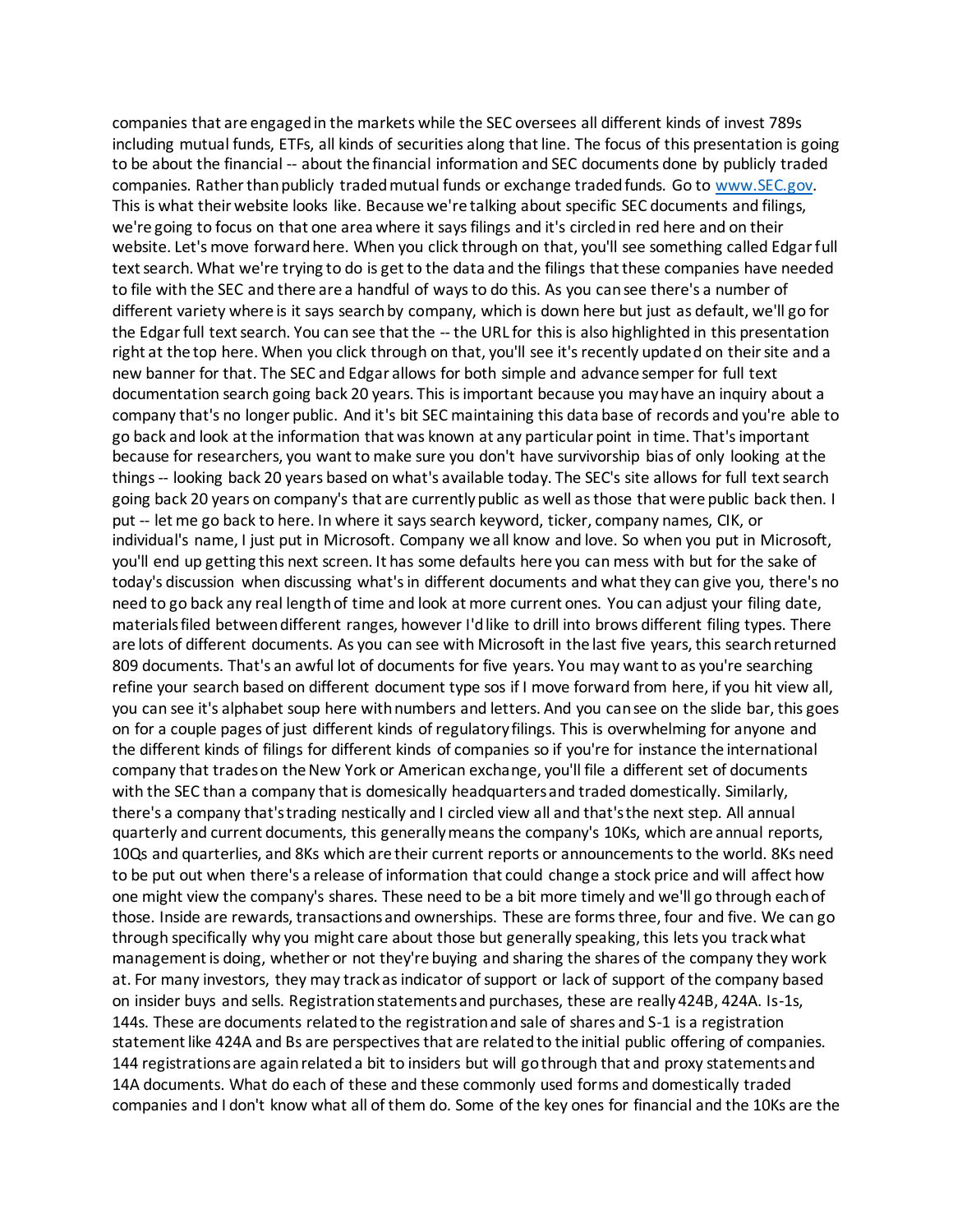annual filings and have financial statements and have discussion by the management teams on the state of the business, what the business is, the risks, notes on financial statements. These documents need to be filed within 60 days of the company's fiscal year end. Not just the calendar year so if a company has a junior end, it needs to be filed pretty much by the end of September. It's time to file and 10Qs are quarterly statements and have the quarterly financials will have some discussion of the results will have the notes on how the financial statements were created and these are SEC filed within 40 days of the annual book quarters. 8Ks are internal reports as I eluded to a little earlier. These reports a number of factors that can trigger a need to file an 8K. The general concept though is that an event occurred where information was released, which is significant to the level that it could affect how shareholders view and might create changes in the company's stock price. These need to be filed within four days and more timely within the other two. The proxies and a couple different forms but these are reports that detail management compensation and management themes and topics voted on and board of directors voting in or out, do you believe they're doing a good job? These items are sent to shareholders in advance of an annual meeting and request that you vote and there'll be a number of items to be voted on. Do you agree with the companies presentation of the board of directors. Interestingly these documents really detail a ton of information about the company that really only comes out once a year. The S-1 and 424B is -- when a company registers to go public and 1S will have 1 is filed and they're complete and the documents are issued and there's perspective filed. These documents are similar to what's in an annual report but also has some discussion about the offering itself and what the proceeds of cash will be. Information on the management team, who are they and in many cases you invest in a management team and you want to make sure the management team and the biography are things that you believe that this management team and a business plan is presented. Forms 3, 4, 5 and 144s are related to the insiders of a company so the senior management team often the board of directors are buying and selling of shares and the registration of unregistered sale. How, if you see insiders supporting a company, many investors crack this because they believe if the insiders are buying shares that that's a sign that something good will happen and that the shares will go up from those levels. So now these are the most common ones and there's many more and we'll start with this because there's tons of information and let's start with the 10K. Key segments of a 10K and these sides are a bit wordy. Key segments are the 10-K, business, risk factors, management discussion, financials, and notes to the financials, annual reviews have business and jog any segment data and auditor letter. In the annual review, there's not only a discussion of what the company does but the respect torrs are. This is important to understand this is what the company sees as the risk factors and they're the ones doing the workday today, their articulation of the risk factors is important because if you're wanting to be an investor or financial analyst, you need to assess these Ricks and how you place value or detriment on these risks and if you think how you perceive the risk versus value in the analysis and the management discussions are critical because it speaks to the results increase in revenue and where did that come from. You can see it being the start of a trend. But these reports are far more than just the numbers. For instance business segment goes to the business model who are are the buyer R the pricing, the dynamic of the industry and risk factors I find almost more excelling to read. I click the following from DOLBY labs and international sales are over 60% of their revenue. Therefore they're subject to a number of issues because they work internationally and they list 14 different issues because of the large percent of their revenue coming internationally. If you're an investor or analyzing DOLBY, it's important to understand that you need to look broader than the U.S. and your own small world to fully analyze what's going on at this company and what are the factors that might drive revenue or hamper revenue or growth. So moving on, I am picking DOLBY a bit here. DOLBY has a controlling shareholder in that ray DOLBY formed this company and at least in risk factors is that the DOLBY family and stunning power for 99.8% of their class B shares and combine with class A and the DOLBY family maintain control over about 85% of the company. I realize this is not the average company and you invest in that and you're saying you're okay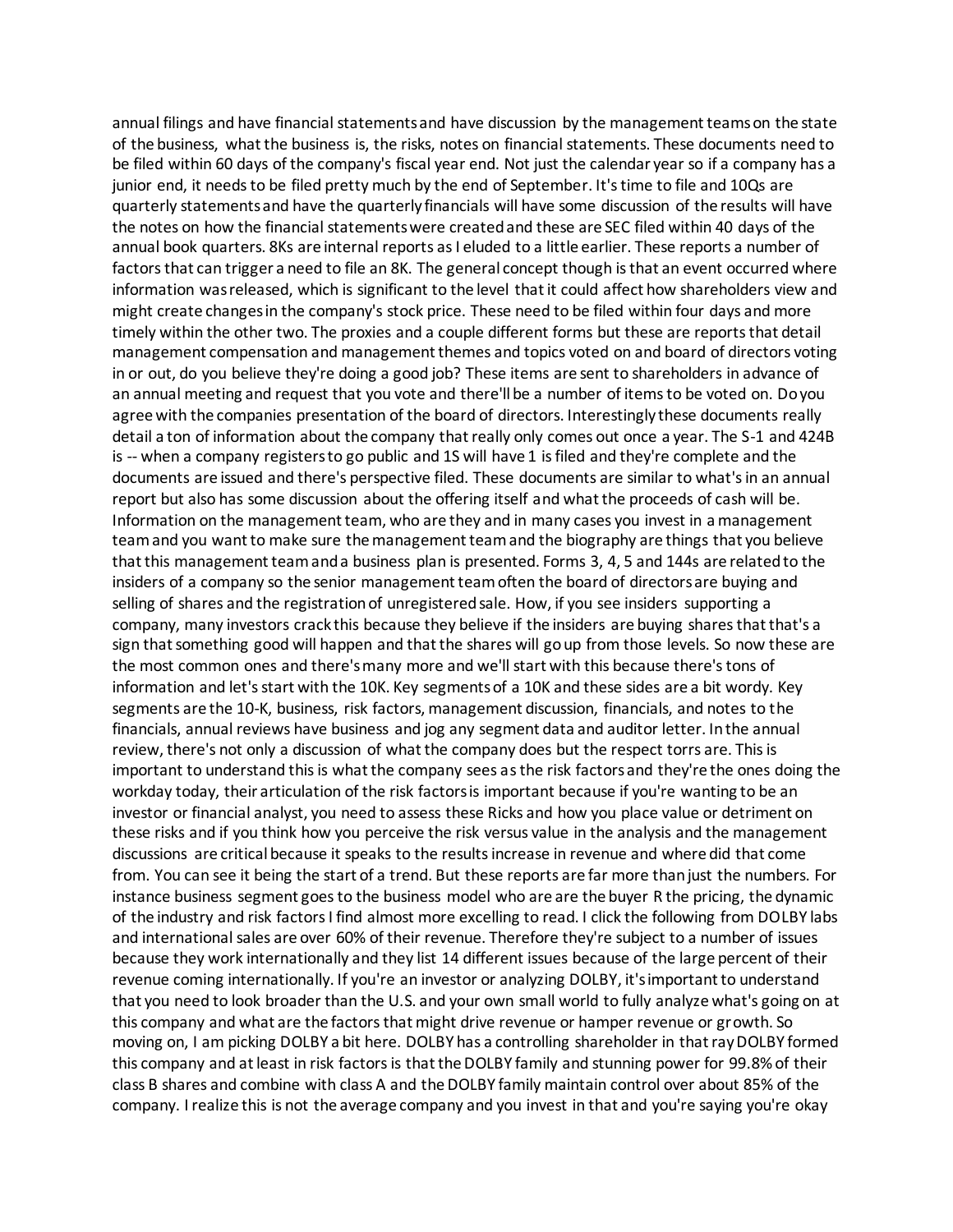with the DOLBY family running this company and you're going to be part of it. Because no matter how you vote your proxy statements and if you want to change directors or you want as a shareholder, a partial owner of the company, your portion of ownership of this company is tiny compared to the ray DOLBY family. From the outside, DOLBY shares trade freely as any other shares trade but frankly when you read this, you realize that you are joining a family company here. This is not a fully publicly trade company and the majority of votes trade with the family and in is mentioned as a risk factor. It's important as an investor to realize when you're doing evaluation and I'm trying to understand this what the real dynamics are and so any change in voting. Any change in their stock class structure could have great impact in the valuation of this company. Similarly I grabbed, I moved on to the management discussion, and management discussions are critical in that you have a better view of how the management looks at their own business. I grabbed a section from the ANSYS, which is a publicly traded company in Pittsburgh. They create engineering software, simulation software, and how they see their product fitting into the market. What I really like here is how clear they are with their mission statement and how you can understand how they are seeing their market and where their product fits into the market. If you are reading in and understanding where they see themselves, it makes you financial analysts better able to charge how you believe their futures will go and what drivers you're looking at and it's demand is being heightened by 5G rectification, autonomous and these are factors now if you're trying to chart the expected future of the company that you realize you need to look at to project this company's growth. The financial statements are critical and analyzing a company and laying out a company's financials in a spread sheet, very useful and will allow you to see the underlying trends and track over time. It's best to do the layouts with concerts and the business and risk and DNA section. Ment for instance. If a new product is in the process and is about to be released, you'd want to see a company beef you have its sales and marketing expenses and there'd be a huge question in my mind as a financial analyst if they didn't beef up in light of a new product coming to sale and product. You might want to come down a bit unless there's a new product psychoand will you'd want to make sure numbers are matching the content of the documentations and review factor, I'm going to leave here as part of the slides of how all these documents sort of fit together because it's important to understand that the income statement is knitted into the balance sheet and the statements and it's understanding the ebbs and flows and how things flow through the documents is important for you to understand and be able to once you understand, assess the changes of a company and how they are moving through time. That's the 10Ks and annual report and the 10-Ks are auditors and making sure the processes and systems are designed to pull these numbers together are done in adore dance with generally accounting -- with generally accepted accounting principles and you want to see the seasons that thinks consolidated financial statements is presented above fairly and all material respects all position of the company and it's very rare and troubling if you don't see a clean auditor's statement, it means they're calling into question the procedures by which a company collected and is presenting their information, which cast doubt on the validity on these numbers and you want to look at auditor statement and an auditor is presented with complex systems and for instance I found the following given the judgments necessary to determine the allocation between software licensing and post-contract support auditing a high degree of judgment. They're just calling out a lot of judgment being involved in that assessment and it doesn't question the work p being done. Any looked about for one that was a damaged review and I didn't find one. Generally speaking though, read the auditor's statement to find out that they agree with how these numbers are presented. Similarly when laying out the end results, you'll likely lay out the quarterlies and this is important for you to take a look at trends because often the trends are best shown quarter overquarter rather than year over year and even a 12 month basis. Comparing to the fourth quart tore another doesn't make sense and some things need to be reviewed year over year, some things you can review quarter over quarter and just depends on the character of the companies. As I said, laying out the numbers is best done in concert with the discussion of what the company is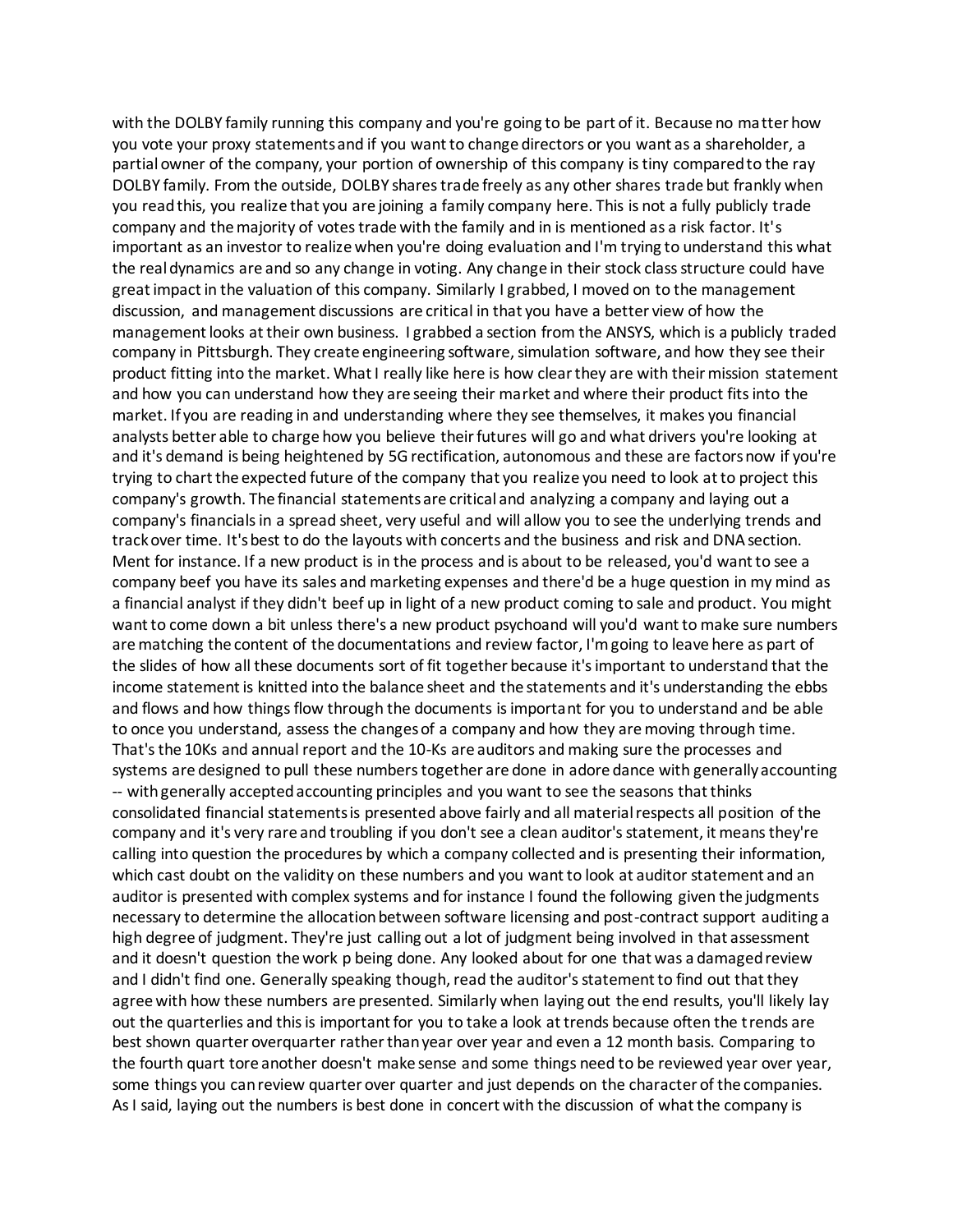trying to do, their business model and wanting to move forward. 8Ks. These disclose material events and information the company chooses or is required to make public. They called change the value of the stock and need to be filed quite promptly and there's fair disclosure of this information to all investors.

You can attend the meeting or cast a proxy vote. There are critical portions to the proxy. Importantly just as managers and CEOs and CFOs run the company, the board of directors direct the company and boards for the management team. This document goes through who are the directors, what are their backgrounds, what are they getting paid? Similarly this document includes a formula and if the company is rewarding its managers on revenue growth, that's something you know to focus on because you know that's how they're compensated. However it's focused on earnings growth or EPS growth, you know financial analysts know that earnings per share can be a bit manipulated if they're for instance sharing bye backs because you reduce the ball of shares outstanding so EPS naturally goes up. It's important as an analyst to understand the drivers driving the management team. Similarly if there's a change in control for instance in acquisition, how is management compensated if it's managed. Again, picking on DOLBY. They've allowed DOLBY to use their offices for personal purposes and allowed to use conference rooms or screenings rooms up to ten time as year. The company is still 85% owned by the DOLBY family, this is not surprising. But again, it points out that in many ways DOLBY is still being run a bit as a private company or family owned company. Similarly there's moments of real trust. Similarly this is a real clip and the company was leasing their office space from land -- from an office building owned by the chairman of the board. Now, that's, you know, as an analyst, tough decide if that's okay. Maybe it's an appropriate relationship but maybe you think it's too close and that they're doing self-dealing. I'm not saying there are, but these are the flags and things that are highlights that one would have to look into further to become comfortable with the investigates in this company or placing a value on it. I grabbed the offering information for Irobot and the vacuum company and how much they're getting money and what they plan to do with it. The delta between 10-Ks and document offering and the use of proceeds will be and why are they raising money and this is just a quick summary of what that particular offering looks like. And moving forward, the company goes through the offering process and I just grab add recent IPO. You can see what I put in the red box prior to this offering and no public market for common shares and they'll trade on NASDAQ, which is one of the exchanges and give the ticker symbol. Now importantly, this whole document will go through what's in the 10-K, what the company's business is and what they do and what the risks are to this business and a day before this document and the day before the company was publicly traded and between the S1 was the initial filing and the prospectus was this filing and they created a market for those shares. Importantly S-1 prospectuses are all audited and there's some confidence the materials in these documents or financials in these documents fairly represent the numbers and what the company is doing business wise. So go back to the original mission and fair and r efficient markets and I hope you can see by what I've clicked through that all these documents are designed to give the investor more information about what the company does and how it is doing incrementally, and that material is important for anyone for a financial analyst to understand and evaluate what the company was doing and I focused on the specific document and look at a industry, you'd likely start the 10-Qs and 10- Ks of comparable companies. Senior management and what they do and importantly the SEC keeps track of what requires senior management and directors not to dried during certain windows, which is generally two weeks before the end of the quarter till when the company actually reports results, which is usually three weeks after the quarter so there's usually a five to six week period during any quarter that management and directors cannot trade their shares and closing the windows when they can actually trade shares or acquire shares or sell shares and they're required bit SEC to acquire certain information. Forms three, four and five are all cousins to each other and one is an annual filing and one is incremental filing and they'll detail acquisition or disbursement and articulate shares or how much the person received them spent on them. In many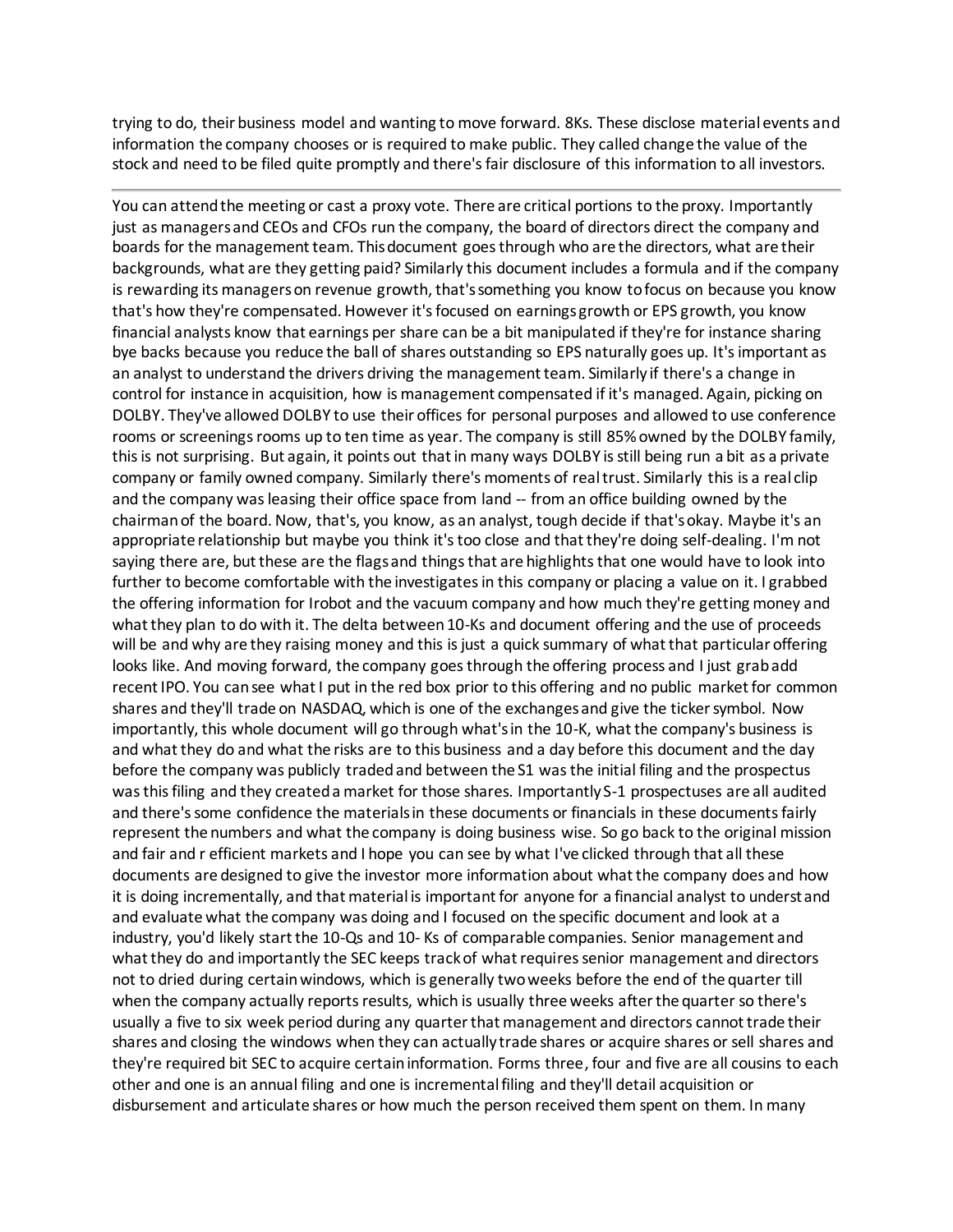case, these are common things because often shares are how executives are paid and salaries may not be his rat with the lifestyle they want to lead F. you're sending your children to college, they may liquidate shares. Sometimes it's just diversification. Investors like to keep track of the senior management teams of companies . There's a senior management selling and something as simple as four or five children going to school. However on the pangment teams and directors is the behavior. If management has been given a slug of shares that is not currently registered to trade these shares, form 144 is filed and there's so much information and aspect of making insurance and they're not registered and those four forms are very much cousins to each other. I realize I've spent a lot of time talking and buzzing through a vast amount of information. I'm going to pause now and ask for your questions or ask me to illuminate something forward.

Thank you, Bobbi. Great presentation. I was learning a lot here I think. A lot of information we don't usually get in our webinars. Any questions for Bobbi? Here we go. Let's see. NINA asked for insider forms. Is there a deadline?

Yes, there is. I believe it's the same four day limit that E Ps have. If it's a form three, it's a bit longer and that's a new person joining the company and I don't know if it's based on the data of joining or data that they're issued the shares.

The glossy report and posted in annual website.

They don't have to be in there and not enough on the annual report and what happens with the annual report is they'll put two or three glossy pages and highlighting certain things and maybe they open add factory in some place and pictures of the factory and sometimes they'll put a glossy wrapper around the 10K but that's the 10K's an absolute report is optional.

Okay. Thank you. Lynn mentioned slides and the recording. Yes, they'll be available tomorrow on our website, maybe the next day. Recording, slides, closed captioning will all be L. also a shoutout. Wonderful information. Marie, are there ways to extract information and pop late a spread sheet of data?

There are many financial data firms that will let you do this. As I mentioned facts at bloomberg, there's a ton. What I wanted to pause here and show you is it's not just the numbers that are the content of an annual report or a 10K or 10Q but the value of the information that's not just as important. But there are many different data services that can help you with that.

Great. Scott says to ask if I want to find out how much Tim cook gets paid by apple, which is the best filing?

The proxy.

A lot of money. Actually it is a lot of money. What you'll notice in a lot of management cases is they're granted options that vest over many years. So -- but the proxy would be the best place to find that information

information.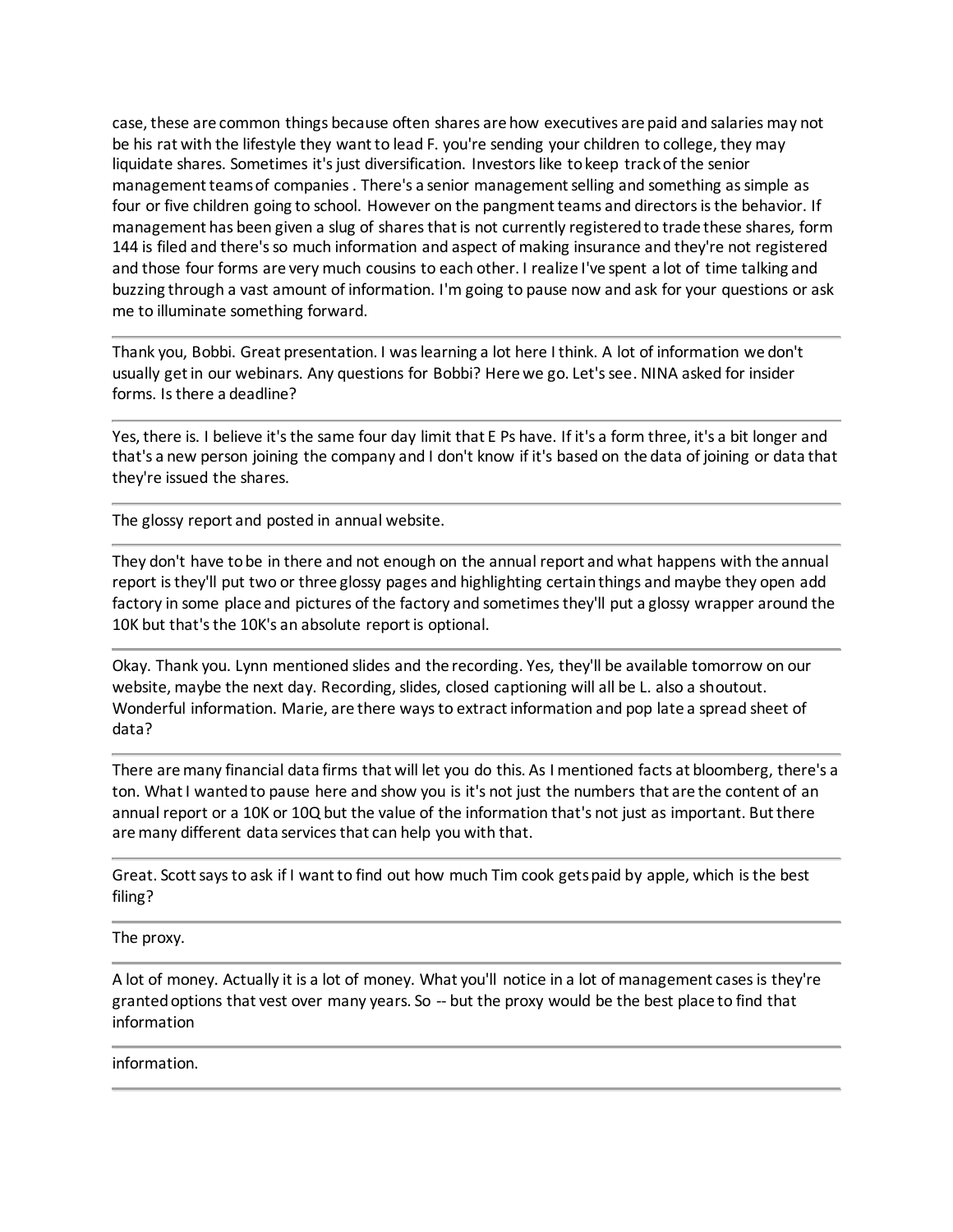Wow, great .S there a slash of documents over particular interest for historical business history researchers?

Well, I think it depends what you're kind of researching because if you're researching how people are getting paid, the proxies are probably the best, if you're researching what the business practices were of a different time and might be the 10-Ks or want to look at risk factors during a time the country was at war, that might have a different coloring to it, which would also be the 10-K. There's lots of ways to peel that apple.

Thank you. NINA asked how long do you want your company to project growth?

I cover technology companies and I usually went back three to five years but if you think about a technology company three to five years is -- feels like decades compared to let's say a different kind of company. So some of this will be industry specific rather than a straight answer.

Thank you. Derrick asked can anything be leaned with a company with late filings, EG, stress, or bad management?

It's easy to read too much into late filings. Sometimes it is absolutely true that there is a problem. And let's say the auditors disagree with how the management put together the financials and basically caused a full stir to re-craft financials. Or it could be something far less sinister. It's important if there is a delay figure out why. Oftentimes it's far more benign and it's not always a horrific problem and sometimes it's -- like I remember once a company changed accounting firms just because part in parcel of something and it just took longer because the new accounting firm just wasn't familiar with the other systems. It's not great but it's not always horrific.

Aaron asked, do you get asked a standard range of questions about this data base or questions too varied.

Regarding the SEC documents, there are so many things that can be pulled from it. And as I said, I really touched on the most common ones. I don't think there is a set list of questions that can be determined from looking at the SEC documents. It can be any range of questions.

Michael asked what is the time frame for reporting acquisitions/murders in

Four days. That's an 8-K event. Usually if you're following a company, they will report an acquisition after the close, which is after 4:00 p.m.. They'll probably be -- depending upon the size of an acquisition if it's of size. They'll probably have a conference call either that night or before the market opens in the morning to let analyst who is are following the company ask their questions and figure out if it's a good thing, if it's cost effective, what it's going to potentially do to the share price, and because that is a current matter that would affect share price, those documents usually in the form of the press release and any slides given during a presentation would be part of 8-K getting to SEV of the announced event.

Derrick asked if there's any way to know if a company is late filing?

Yes, there will be an NT afterwards, not on time. An NT after the document so a 10-K-NT so it is coded. If it's a 10-K/A, that means it was amended. Great. Michael asked are those types of filings from before 20 years ago readily available say the 180s or 19 70s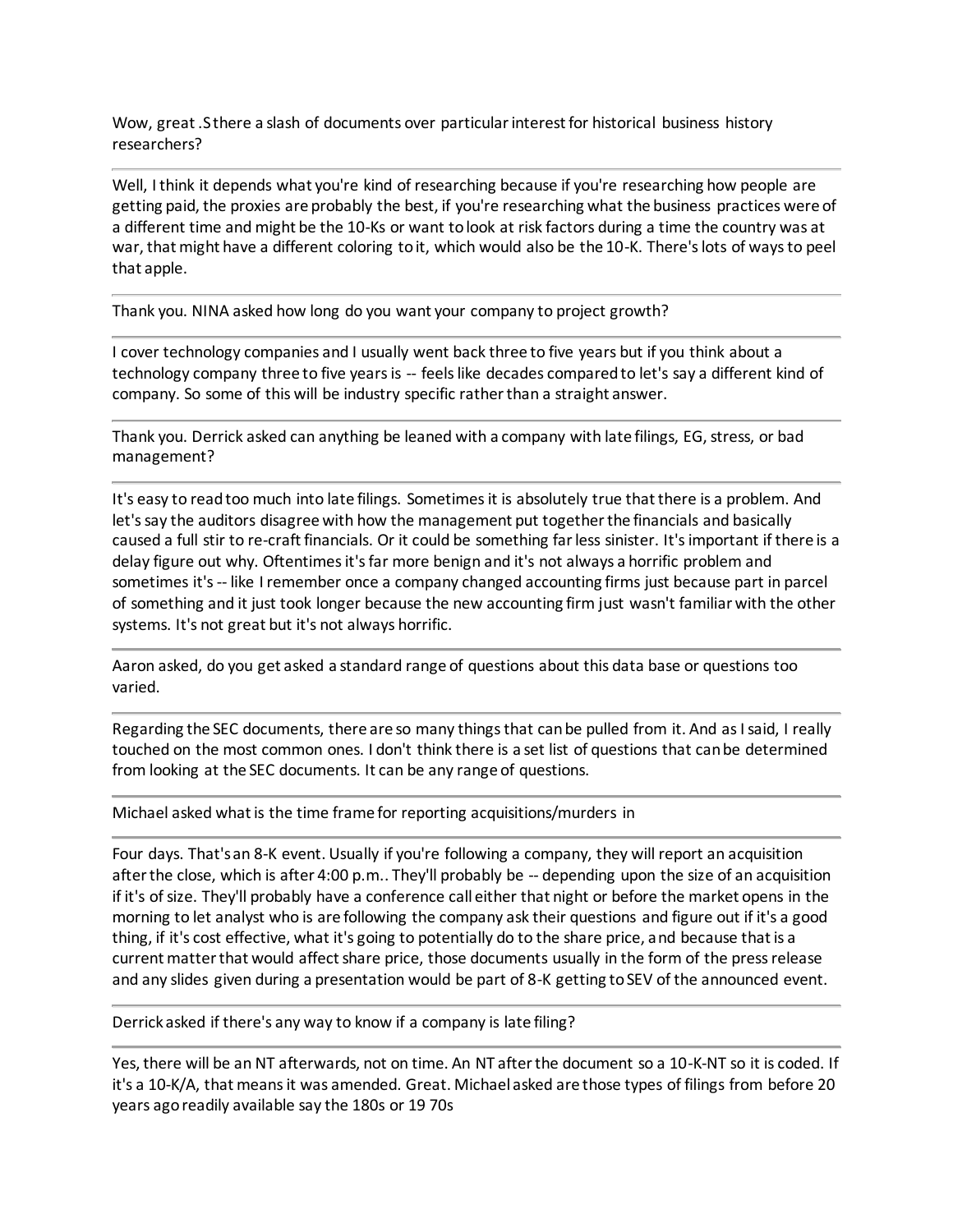I was helping a student with a similar question and I've not myself went to find an archive SEC document but if there's the index and pointers to it, it is findable. I haven't done it and I know it exists and it's doable but I can't tell you if it's hard or easy.

Is there a list of alphabet soup items you've shown with the matching description of each abbreviation?

Yes, there is. It's right off the SEC. It says definition of filings. It goes on for 107 or 109 pages.

Anymore questions for Bobbi? Ashley put the satisfaction survey in there so please fill that out. This is a terrific presentation and great questions too. Sometimes we don't get many questions but these are great questions. Fascinating. You're getting shoutouts from people. I had some real basic questions and these are elementary but the auditing. Who does the auditing? Is it the SEC or some private accounting group? It'll be an accounting group and the audited letter and the letter from the auditor in the 10Ks and.

You'll get companies that are hiding information and have embarrassing or damaging information and hide it, is that a common thing or rare thing?

I think they do more what I pointed out is hiding in plain sight and no one will read the document.

Okay.

Every -- I may have missed it and all the blaze documents and are they all publicly accessible.

Everybody is publicly accessible.

Thank you.

The deep expertise or kind of layperson or ordinary reference branding these skills and they were part of it.

I haven't done it for years and I learned under -- in fiery conditions, I had to know how to learn to do it quickly.

It's very impressive. It's a fascinating feel and all the shoutouts. Any other questions for Bobbi and actually few minutes left and is have you considered writing a textbook?

This is common information and now the webinar is a foundation and Bobbi coming back and any further questions? Here's one, do you have any other government websites?

I do use other government websites and it's just part of the companies and the SEC is the winner.

great. Anymore questions for Bobbi? Do smaller company haves to file a 10-K?

Yes, and 10-Qs and 8-Ks and file all the rules and often you'll hear that it's cost prohibitive for small companies to be public and you can see the amount of information nay need to disclose. Comeback and